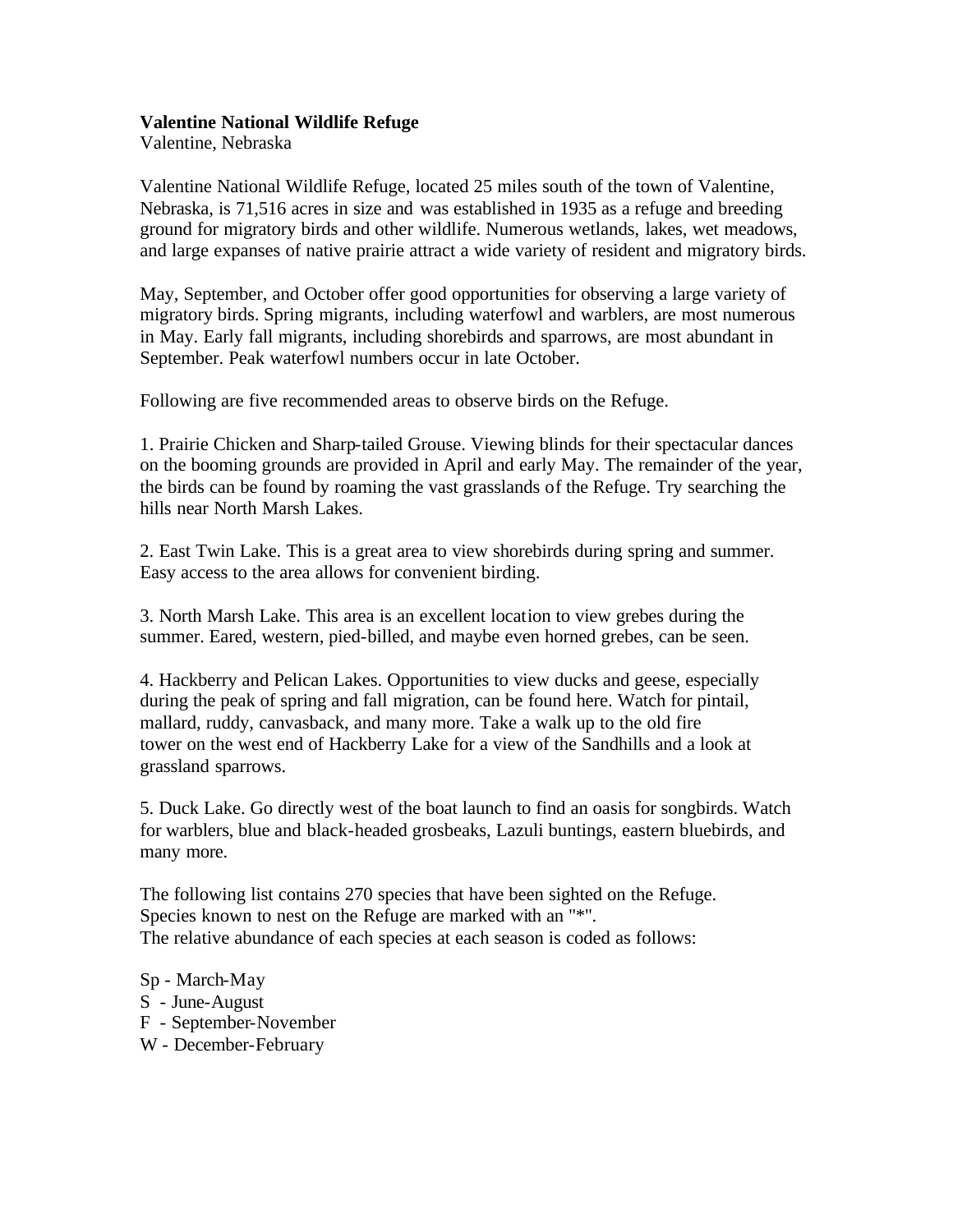- a abundant: common species, very abundant
- c common: likely to be seen in suitable habitat
- u uncommon: present, but not certain to be seen
- o occasional: seen only a few times during a season
- r rare: seen at intervals of 2 to 5 years

| <b>LOONS</b>                       | Sp                       | S.                       | F                        | W                        |
|------------------------------------|--------------------------|--------------------------|--------------------------|--------------------------|
| Common Loon                        | r                        | r                        | r                        |                          |
| <b>GREBES</b>                      | Sp                       | S.                       | F                        | W                        |
| <b>Horned Grebe</b>                | $r_{\parallel}$          |                          | r                        | $\overline{\phantom{0}}$ |
| __ Eared Grebe*                    | u                        | $\mathbf{C}$             | u                        | $\overline{\phantom{0}}$ |
| __ Western Grebe*                  | u                        | $\mathbf{C}$             | u                        |                          |
| __ Clark's Grebe*                  | r                        | r                        | r                        |                          |
| __ Pied-billed Grebe*              | u                        | $\mathbf c$              | u                        |                          |
| PELICANS, CORMORANTS               | Sp                       | S —                      | F                        | W                        |
| __ American White Pelican          | $\mathbf{C}$             | a                        | $\mathbf{C}$             | $\overline{\phantom{0}}$ |
| __ Brown Pelican                   | $\overline{\phantom{a}}$ | r                        | $\blacksquare$           |                          |
| __ Double-crested Cormorant*       | u                        | a                        | $\mathbf{C}$             |                          |
| <b>WADING BIRDS</b>                | Sp                       | S                        | F                        | W                        |
| __ Least Bittern*                  | $\overline{\phantom{0}}$ | $\mathbf{O}$             | $\blacksquare$           |                          |
| __ American Bittern*               | u                        | $\mathbf{C}$             | u                        |                          |
| __ Black-crowned Night-Heron*      | u                        | $\mathbf{C}$             |                          |                          |
| Green Heron                        |                          | r                        | $\blacksquare$           |                          |
| __ Little Blue Heron               | $\blacksquare$           | r                        | $\blacksquare$           |                          |
| __ Cattle Egret*                   | u                        | 0                        |                          |                          |
| __ Snowy Egret                     | $\mathbf 0$              | $\mathbf{o}$             | $\overline{\phantom{a}}$ |                          |
| __ Great Egret                     | $\overline{\phantom{0}}$ | 0                        | н.                       |                          |
| <b>Creat Blue Heron</b>            | u                        | $\mathbf{C}$             | $\mathbf c$              |                          |
| <b>IBIS</b>                        | Sp                       | S                        | F                        | W                        |
| __ White-faced Ibis*               | $\overline{\phantom{0}}$ | u                        | $\overline{\phantom{0}}$ |                          |
| SWANS, GEESE, DUCKS                |                          | S<br>Sp                  | F                        | W                        |
| __ Tundra Swan (Whistling Swan)    | $\mathbf{r}$             | $\overline{\phantom{a}}$ | r                        |                          |
| __ Trumpeter Swan*                 | 0                        | 0                        | $\bf r$                  | r                        |
| _ Canada Goose*                    | c                        | c                        | c                        | о                        |
| <b>Greater White-fronted Goose</b> | о                        |                          | 0                        |                          |
| <b>Snow Goose</b>                  | O                        |                          | о                        |                          |
| Mallard*                           | a                        | a                        | a                        | 0                        |
| <b>American Black Duck</b>         | 0                        | r                        | r                        |                          |
| Gadwall*                           | a                        | c                        | a                        |                          |
| Northern Pintail*                  | с                        | c                        | $\mathbf c$              |                          |
| Green-winged Teal*                 | c                        | u                        |                          | $\mathbf c$              |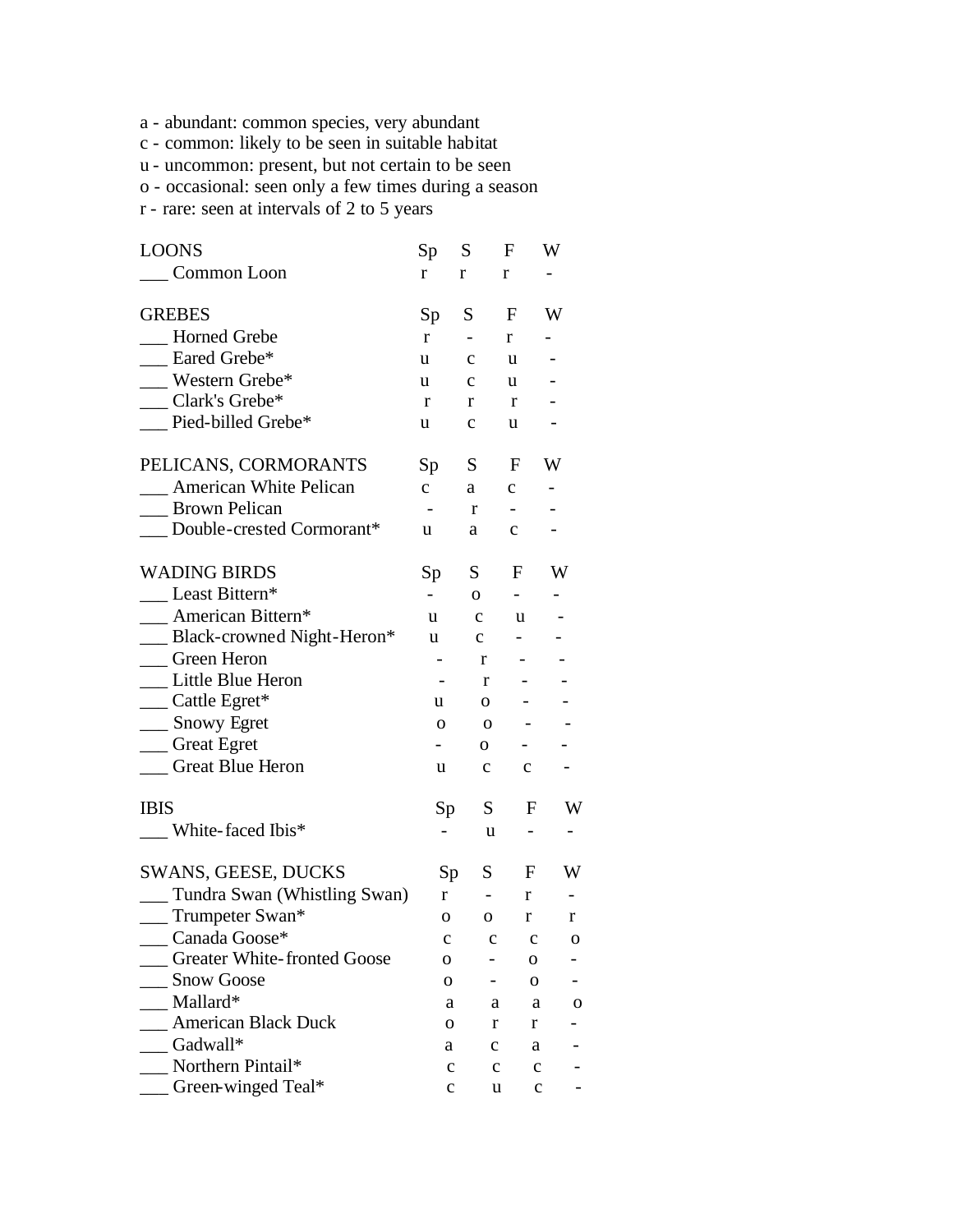| Blue-winged Teal*                  | a                        | a                        | a                            |                          |
|------------------------------------|--------------------------|--------------------------|------------------------------|--------------------------|
| Cinnamon Teal                      | 0                        | r                        |                              |                          |
| __ Eurasian Wigeon                 | r                        | $\overline{\phantom{0}}$ | r                            |                          |
| _ American Wigeon*                 | $\mathbf c$              | u                        | $\mathbf c$                  |                          |
| Northern Shoveler*                 | a                        | $\mathbf{C}$             | a                            |                          |
| Wood Duck*                         | u                        | u                        | u                            |                          |
| $\mathsf{Redhead}^*$               | $\mathbf{C}$             | u                        | $\mathbf{C}$                 |                          |
| _ Ring-necked Duck                 | u                        | r                        | u                            |                          |
| Canvasback*                        | u                        | u                        | u                            |                          |
| <sub>__</sub> Greater Scaup        | r                        |                          | r                            |                          |
| __ Lesser Scaup                    | $\mathbf c$              |                          | $\mathbf c$                  |                          |
| __ Common Goldeneye                | 0                        |                          | $\qquad \qquad \blacksquare$ | u                        |
| __ Barrow's Goldeneye              | r                        |                          | r                            |                          |
| _Bufflehead                        | $\mathbf c$              |                          | $\mathbf c$                  | 0                        |
| -Harlequin Duck                    | r                        |                          | r                            |                          |
| __ Ruddy Duck*                     | $\mathbf{C}$             | $\mathbf c$              | $\mathbf c$                  |                          |
| _Hooded Merganser                  | 0                        |                          | 0                            |                          |
| __ Common Merganser                | с                        |                          | $\mathbf{C}$                 | 0                        |
| _Red-breasted Merganser            | r                        |                          | r                            |                          |
| <b>RAPTORS</b>                     | Sp                       | S.                       | F                            | W                        |
| _ Turkey Vulture                   | $\mathbf{O}$             | 0                        | O                            |                          |
| <b>Northern Goshawk</b>            | $\overline{\phantom{0}}$ |                          |                              | r                        |
| __ Sharp-shinned Hawk              | $\mathbf{O}$             |                          | 0                            | u                        |
| __ Cooper's Hawk                   | $\mathbf{O}$             | r                        | 0                            | u                        |
| Red-tailed Hawk*                   | u                        | 0                        | u                            | u                        |
| _Red-shouldered Hawk               | r                        |                          | r                            |                          |
| __ Broad-winged Hawk               | r                        |                          | r                            |                          |
| $\equiv$ Swainson's Hawk*          | u                        | u                        | u                            |                          |
| __ Rough-legged Hawk               | u                        | $\overline{\phantom{0}}$ | u                            | $\mathbf{C}$             |
| _ Ferruginous Hawk                 | 0                        | r                        | 0                            | r                        |
| Northern Harrier (Marsh Hawk)      | u                        | $\mathbf c$              | $\mathbf c$                  | u                        |
| Golden Eagle                       | u                        |                          | u.                           | u                        |
| Bald Eagle                         | u                        |                          | u                            | u                        |
| $\_\_$ Osprey                      | O                        |                          | O                            | $\overline{\phantom{a}}$ |
| $\equiv$ Gyrfalcon                 | -                        |                          | -                            | r                        |
| Prairie Falcon                     | 0                        |                          | 0                            | u                        |
| _Peregrine Falcon                  | r                        |                          | r                            | r                        |
| Merlin                             | $\mathbf{O}$             |                          | O                            | $\mathbf 0$              |
| <b>Example 2</b> American Kestrel* | u                        | u                        | u                            | $\mathbf 0$              |
| <b>GAME BIRDS</b>                  | Sp                       | S                        | F                            | W                        |
| Greater Prairie-Chicken*           | $\mathbf{C}$             | $\mathbf c$              | $\mathbf C$                  | $\mathbf{c}$             |
| _ Sharp-tailed Grouse*             | $\mathbf{c}$             | с                        | $\mathbf{c}$                 | $\mathbf{C}$             |
| Northern Bobwhite*                 | r                        | r                        | r                            | r                        |
| Ring-necked Pheasant*              | $\mathbf{C}$             | c                        | $\mathbf c$                  | $\mathbf{C}$             |
|                                    |                          |                          |                              |                          |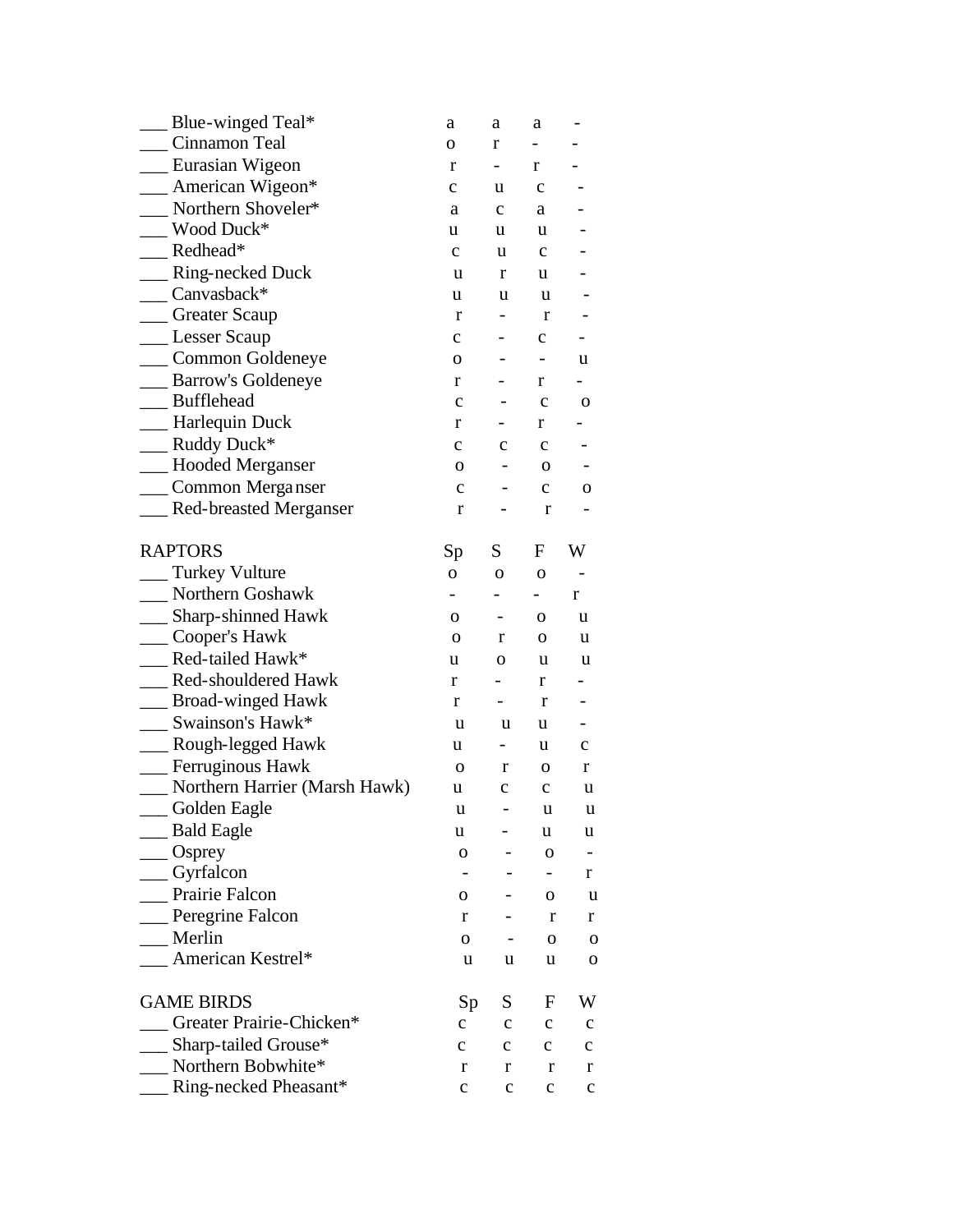| Gray Partridge                | r            | r                        | r            | r |
|-------------------------------|--------------|--------------------------|--------------|---|
| Wild Turkey*                  | $\mathbf c$  | с                        | $\mathbf c$  | u |
| <b>CRANES</b>                 | Sp           | S                        | F            | W |
| <b>Whooping Crane</b>         | r            |                          | r            |   |
| Sandhill Crane                | $\mathbf c$  |                          | $\mathbf c$  |   |
| RAILS, COOTS                  | Sp           | S                        | F            | W |
| $\equiv$ Virginia Rail*       | $\mathbf{C}$ | $\mathbf{c}$             | $\mathbf c$  |   |
| $\sqrt{S}$ ora*               | $\mathbf c$  | $\mathbf{C}$             | $\mathbf{C}$ |   |
| _Yellow Rail                  | r            | $\overline{\phantom{0}}$ |              |   |
| <b>Black Rail</b>             | r            | r                        |              |   |
| Common Moorhen*               | r            | r                        | r            |   |
| $\blacksquare$ American Coot* | a            | a                        | a            |   |
| <b>SHOREBIRDS</b>             | Sp           | S                        | F            | W |
| <b>Semipalmated Plover</b>    | r            |                          | r            |   |
| __ Piping Plover              | 0            | $\blacksquare$           | O            |   |
| Killdeer*                     | $\mathbf{C}$ | $\mathbf c$              | $\mathbf c$  |   |
| _ Black-bellied Plover        | r            |                          | r            |   |
| $\_\_$ Common Snipe*          | u            | u                        | u            | r |
| __ Long-billed Curlew*        | 0            | u                        | 0            |   |
| __ Upland Sandpiper*          | $\mathbf c$  | $\mathbf c$              | $\mathbf c$  |   |
| __ Spotted Sandpiper          | u            | u                        | u            |   |
| ___ Solitary Sandpiper        | 0            | $\blacksquare$           | 0            |   |
| $Willet*$                     | u            | u                        | u            |   |
| _Greater Yellowlegs           | u            | $\mathbf{O}$             | u            |   |
| __ Lesser Yellowlegs          | u            | u                        | u            |   |
| <b>Red Knot</b>               | r            | $\overline{\phantom{0}}$ | r            |   |
| _Pectoral Sandpiper           | u            |                          | u            |   |
| White-rumped Sandpiper        | u            |                          | u            |   |
| __ Baird's Sandpiper          | $\mathbf c$  | -                        | u            |   |
| __ Least Sandpiper            | u            | u                        | u            |   |
| Dunlin                        | r            |                          | r            |   |
| <b>Short-billed Dowitcher</b> | u            | u                        | u            |   |
| __ Long-billed Dowitcher      | u            | u                        | u            |   |
| <b>Ruddy Turnstone</b>        | $\mathbf{O}$ | 0                        |              |   |
| __ Stilt Sandpiper            | 0            |                          | 0            |   |
| __ Semipalmated Sandpiper     | u            |                          | u            |   |
| Western Sandpiper             | u            |                          | u            |   |
| <b>Marbled Godwit</b>         | u            |                          | r            |   |
| Hudsonian Godwit              | $\mathbf r$  | r                        | -            |   |
| Sanderling                    | r            |                          | r            |   |
| American Avocet*              | u            | u                        | u            |   |
| Wilson's Phalarope*           | $\mathbf{C}$ | c                        | с            |   |
| Red-necked Phalarope          | r            |                          | r            |   |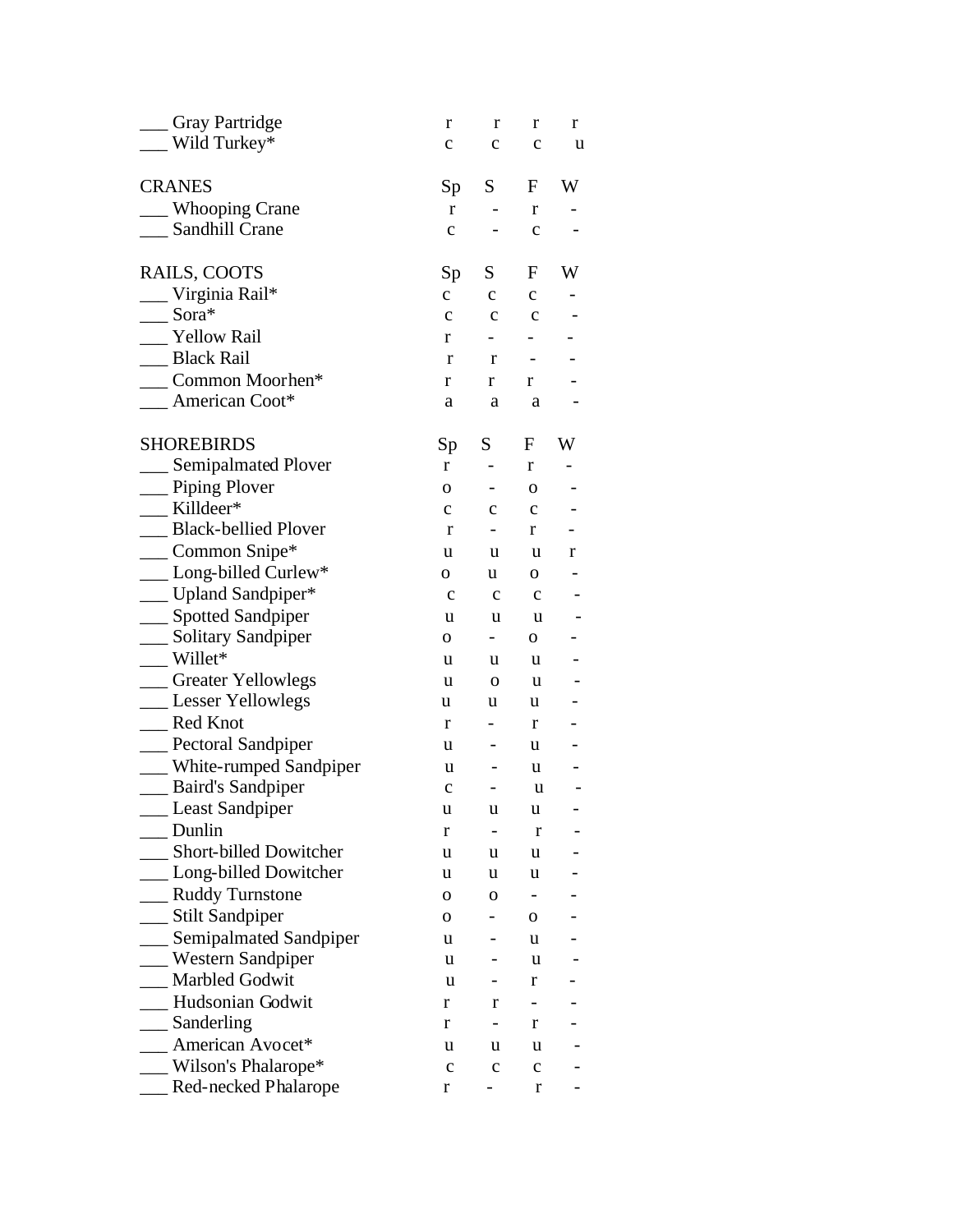| <b>GULLS, TERNS</b>                   | Sp              | S                        | F              | W                        |
|---------------------------------------|-----------------|--------------------------|----------------|--------------------------|
| -Herring Gull                         | $\mathbf{O}$    |                          |                |                          |
| California Gull                       | u               | $\qquad \qquad -$        | u              |                          |
| _Ring-billed Gull                     | $\mathbf c$     | $\mathbf c$              | c              |                          |
| <b>Franklin's Gull</b>                | 0               | 0                        | 0              |                          |
| <b>Bonaparte's Gull</b>               | r               | $\overline{a}$           | r              |                          |
| Forster's Tern*                       | $\mathbf c$     | $\mathbf{C}$             | $\mathbf{C}$   |                          |
| Common Tern                           | $\mathbf c$     | $\mathbf c$              | $\mathbf c$    |                          |
| _Least Tern                           | r               | r                        | r              |                          |
| _Caspian Tern                         | r               | -                        |                |                          |
| Black Tern*                           | a               | a                        |                |                          |
| <b>DOVES</b>                          | Sp              | S                        | F              | W                        |
| Mourning Dove*                        | $\mathbf c$     | $\mathbf C$              | $\mathbf c$    |                          |
| <b>CUCKOOS</b>                        | Sp              | S                        | F              | W                        |
| Yellow-billed Cuckoo*                 | u               | u                        |                |                          |
| <b>Black-billed Cuckoo*</b>           | $\mathbf{O}$    | $\mathbf 0$              |                |                          |
| <b>OWLS</b>                           | Sp              | S                        | F              | W                        |
| Eastern Screech-Owl*                  | u               | u                        | u              | u                        |
| Great Horned Owl*                     | $\mathbf{C}$    | $\mathbf C$              | $\mathbf C$    | $\mathbf c$              |
| __ Snowy Owl                          | -               | -                        | -              | r                        |
| $\frac{1}{2}$ Burrowing Owl*          | $\mathbf 0$     | 0                        | -              |                          |
| <b>Barred Owl</b>                     | r               | ۰.                       | r              | r                        |
| __ Long-eared Owl                     | r               | r                        | r              |                          |
| Short-eared Owl*                      | u               | u                        | u              | u                        |
| $\blacksquare$ Northern Saw-whet Owl* | $\mathbf O$     | 0                        | $\mathbf 0$    | $\overline{\phantom{0}}$ |
| <b>NIGHTJARS</b>                      | Sp              | S                        | F              | W                        |
| Common Poorwill                       | r               | $\bf r$                  |                |                          |
| $\equiv$ Common Nighthawk*            | u               | u                        |                |                          |
| <b>SWIFTS</b>                         | Sp <sub>1</sub> | S                        | F              | W                        |
| __ Chimney Swift                      | $\mathbf{O}$    | $\mathbf 0$              | $\mathbf{o}$   |                          |
| <b>HUMMINGBIRDS</b>                   | Sp              | S                        | F              | W                        |
| __ Ruby-throated Hummingbird          | r               | $\overline{\phantom{0}}$ | $\mathbf r$    |                          |
| <b>KINGFISHERS</b>                    | Sp              | S                        | F              | W                        |
| Belted Kingfisher*                    | u               | u                        | u              | u                        |
| FLICKERS, WOODPECKERS                 | Sp              | S.                       | F              | W                        |
| Northern Flicker*                     | $\mathbf{C}$    | $\mathbf c$              | $\mathbf c$    | $\mathbf c$              |
| Red-bellied Woodpecker                | r               | $\blacksquare$           | $\blacksquare$ |                          |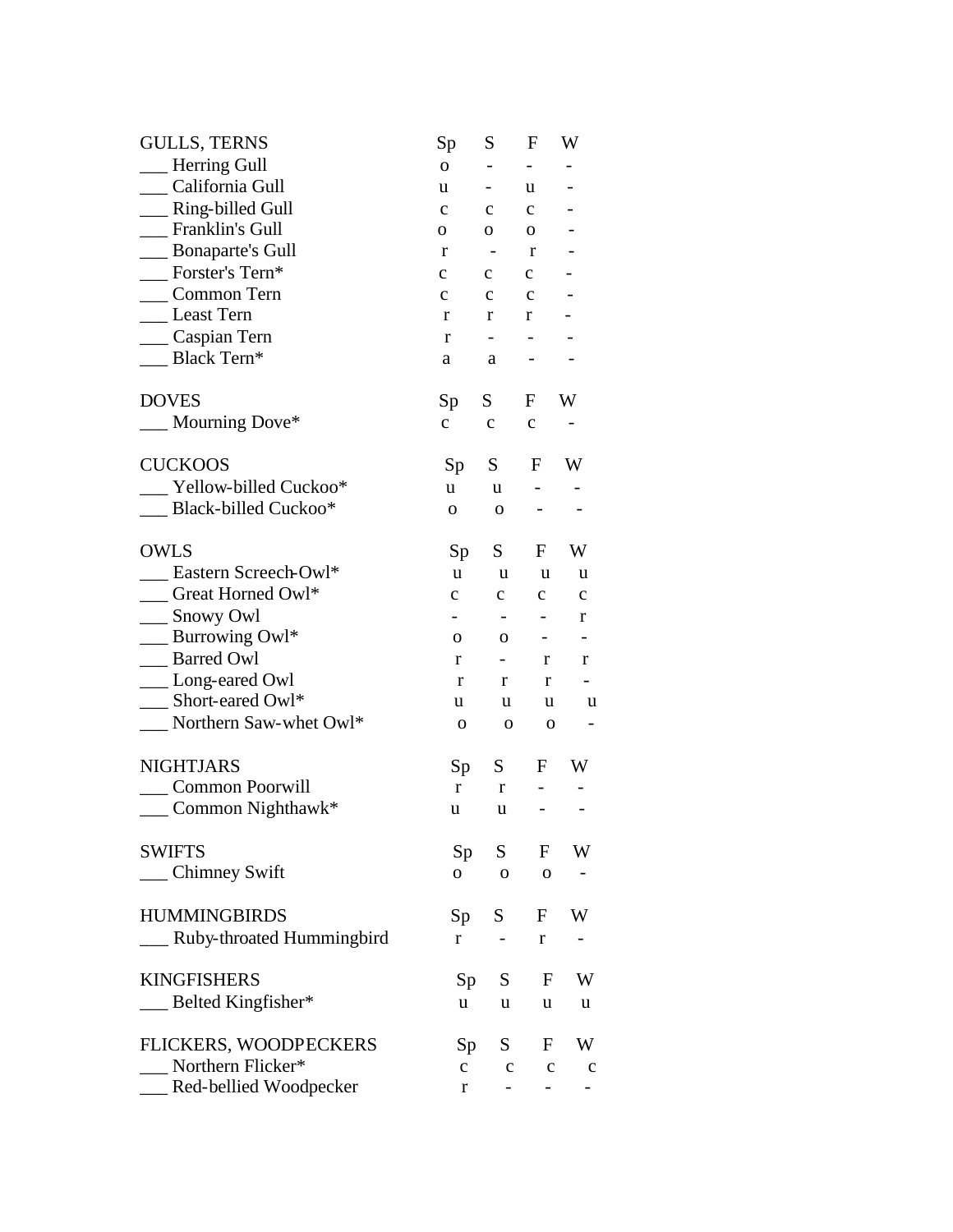| Red-headed Woodpecker*            | u            | O                        |                   |             |
|-----------------------------------|--------------|--------------------------|-------------------|-------------|
| __ Lewis' Woodpecker              |              |                          | r                 |             |
| __ Yellow-bellied Sapsucker       | r            | $\overline{\phantom{0}}$ | r                 |             |
| - Hairy Woodpecker*               | u            | Ξ.                       | u                 | u           |
| __ Downy Woodpecker*              | u            | u                        | u                 | u           |
| <b>TYRANT FLYCATCHERS</b>         | Sp           | S                        | F                 | W           |
| $\_\_\$ Eastern Kingbird*         | $\mathbf{C}$ | $\mathbf{C}$             | $\mathbf c$       |             |
| Western Kingbird*                 | $\mathbf{C}$ | $\mathbf{C}$             | $\mathbf c$       |             |
| __ Great Crested Flycatcher*      | u            | u                        |                   |             |
| Western Wood-Pewee                | 0            | $\overline{\phantom{0}}$ |                   |             |
| <b>Eastern Phoebe</b>             | r            | $\overline{\phantom{0}}$ |                   |             |
| __ Say's Phoebe                   | r            | $\mathbf{O}$             |                   |             |
| __ Cordillaran Flycatcher         | r            | $\overline{\phantom{0}}$ |                   |             |
| __ Willow Flycatcher              | 0            | О.                       | 0                 |             |
| Least Flycatcher                  | r            | $\overline{\phantom{a}}$ | $\qquad \qquad -$ |             |
| <b>LARKS</b>                      | Sp           | S.                       | F                 | W           |
| Horned Lark*                      | u            | u                        | u                 | u           |
| <b>SWALLOWS</b>                   | Sp           | S                        | F                 | W           |
| Tree Swallow*                     | u            | $\mathbf{O}$             | $\mathbf{O}$      |             |
| __ Bank Swallow                   | $\mathbf{O}$ | $\mathbf{O}$             | 0                 |             |
| __ Northern Rough-winged Swallow* | u            | u                        | u                 |             |
| Barn Swallow*                     | $\mathbf{c}$ | $\mathbf c$              | $\mathbf{C}$      |             |
| Cliff Swallow                     | $\mathbf 0$  | -                        | $\mathbf 0$       |             |
| JAYS, MAGPIES, CROWS              | Sp           | S.                       | F                 | W           |
| $\_\_$ Blue Jay*                  | u            | u                        | 0                 | 0           |
| __ Black-billed Magpie*           | О.           | 0                        | 0                 | 0           |
| $\_\_\$ American Crow*            | $\mathbf 0$  | $\mathbf 0$              | $\mathbf 0$       | $\mathbf 0$ |
| CHICKADEES, NUTHATCHES, CREEPERS  | Sp           | S —                      | $\mathbf{F}$      | W           |
| _ Black-capped Chickadee*         | u            | u                        | u                 | u           |
| <b>White-breasted Nuthatch</b>    | r            | $\overline{\phantom{0}}$ | $\mathbf{O}$      | $\mathbf 0$ |
| Red-breasted Nuthatch             | r            |                          | 0                 | 0           |
| _Pygmy Nuthatch                   |              |                          |                   | r           |
| __ Brown Creeper                  | r            |                          | 0                 | 0           |
| <b>WRENS</b>                      | Sp           | S                        | F                 | W           |
| House Wren*                       | $\mathbf{O}$ | 0                        | 0                 |             |
| Winter Wren                       | r            |                          | r                 |             |
| _Marsh Wren*                      | $\mathbf c$  | $\mathbf c$              | Ξ.                |             |
| __ Sedge Wren                     | r            | r                        | r                 |             |
| MOCKINGBIRDS, THRASHERS           | Sp           | S                        | F                 | W           |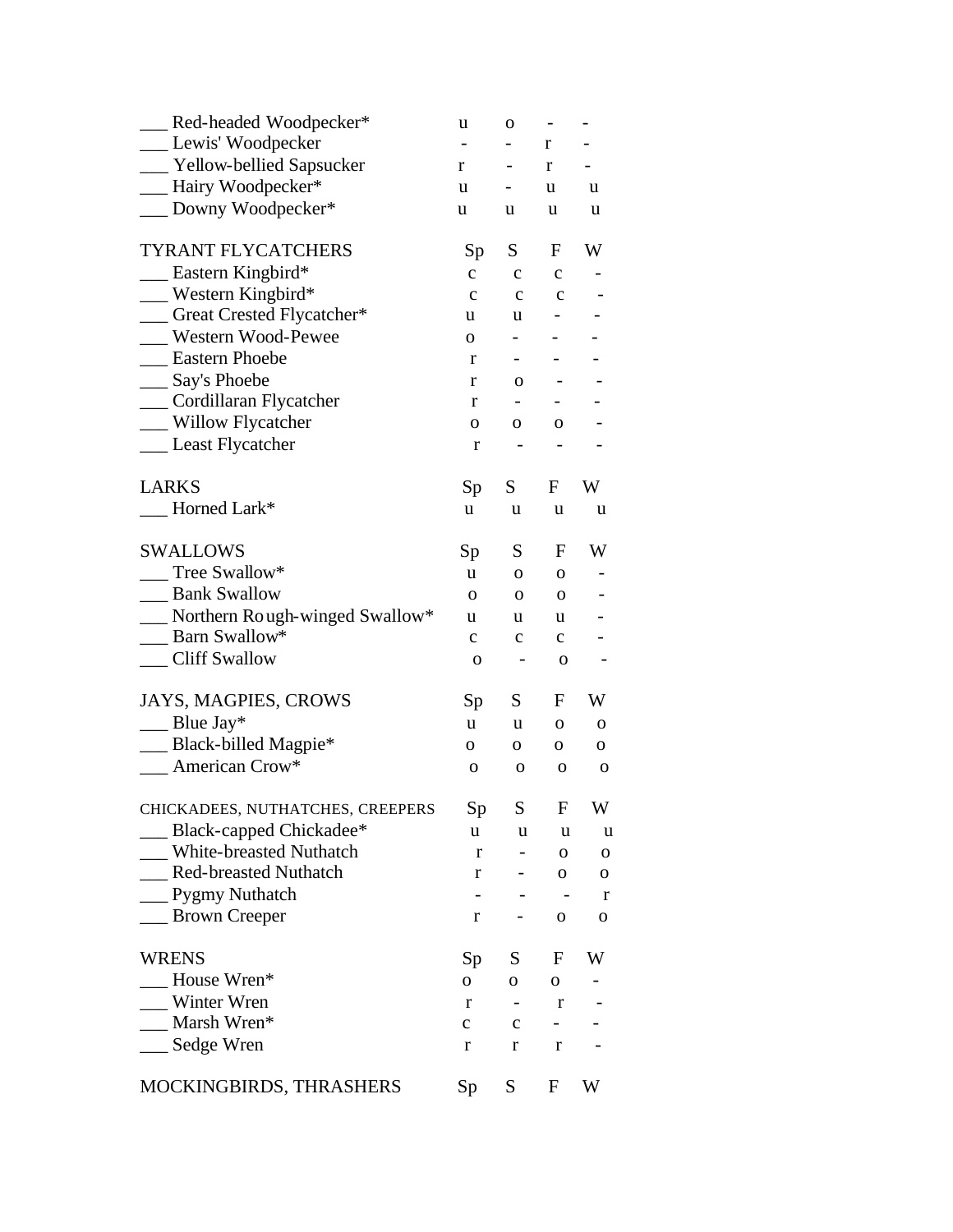| __ Northern Mockingbird          | O              | r                        | 0                                      |             |
|----------------------------------|----------------|--------------------------|----------------------------------------|-------------|
| __ Gray Catbird*                 | 0              | 0                        | $\mathbf{O}$                           |             |
| <b>Brown Thrasher*</b>           | u              | u                        | u                                      |             |
| <b>THRUSHES</b>                  | Sp             | S                        | $\mathbf{F}$                           | W           |
| American Robin*                  | $\mathbf{C}$   | $\mathbf{c}$             | $\mathbf{c}$                           | u           |
| Wood Thrush                      | r              | $-$ 100 $-$              | r                                      |             |
| <b>Hermit Thrush</b>             | u              | $\overline{\phantom{a}}$ | u                                      |             |
| __ Swainson's Thrush             | $\mathbf{O}$   |                          |                                        |             |
| __ Gray-cheeked Thrush           | $\mathbf{O}$   |                          | $\overline{\phantom{0}}$               |             |
| $\equiv$ Veery                   | $\mathbf 0$    |                          | $\sim 100$<br>$\overline{\phantom{a}}$ |             |
| <b>Eastern Bluebird*</b>         | r              | r                        | $\mathbf{r}$                           |             |
| __ Mountain Bluebird             | О.             | $\mathbf{O}$             | $\mathbf{O}$                           |             |
| __ Townsend's Solitaire          | r              |                          | 0<br>$\sigma_{\rm{max}}$               | u           |
| <b>KINGLETS</b>                  | Sp             | S                        | $F_{-}$                                | W           |
| __ Golden-crowned Kinglet        | r              | $\sim 100$               | r                                      | О.          |
| ___ Ruby-crowned Kinglet         | r              | $\sim$                   | $\mathbf r$                            | 0           |
| <b>PIPITS</b>                    | Sp             | S                        | F                                      | W           |
| __ American Pip it (Water Pipit) | $\mathbf{O}$   | $\overline{\phantom{a}}$ | 0                                      |             |
| <b>WAXWINGS</b>                  | Sp             | S                        | F                                      | W           |
| __ Bohemian Waxwing              | u.             | $\sim$ $-$               | r                                      |             |
| ___ Cedar Waxwing                | 0              | u.                       | $\mathbf 0$                            |             |
| <b>SHRIKES</b>                   | Sp             | S                        | $F_{\perp}$                            | W           |
| __ Northern Shrike               | u.             | $\sim$                   | $\mathbf u$                            | u           |
| __ Loggerhead Shrike*            | u              | u                        | u                                      | u           |
| <b>STARLINGS</b>                 | Sp             | S                        | F                                      | W           |
| __ European Starling*            | $\mathbf{O}$   | $\mathbf{O}$             | $\mathbf{O}$                           | $\mathbf 0$ |
| <b>VIREOS</b>                    | Sp             | S                        | F                                      | W           |
| Bell's Vireo*                    | $\overline{O}$ | $\mathbf{O}$             | 0                                      |             |
| $\equiv$ Red-eyed Vireo*         | u              | u                        | u                                      |             |
| $\equiv$ Warbling Vireo*         | u              | u                        | u                                      |             |
| <b>WARBLERS</b>                  | Sp             | S                        | F                                      | W           |
| Black-and-white Warbler          | r              |                          | r                                      |             |
| _ Prothonotary Warbler           | r              |                          |                                        |             |
| Blue-winged Warbler              | r              |                          | r                                      |             |
| _Golden-winged Warbler           | r              |                          |                                        |             |
| <b>Tennessee Warbler</b>         | r              |                          |                                        |             |
| ___ Orange-crowned Warbler       | 0              |                          | О                                      |             |
| Nashville Warbler                | 0              |                          | 0                                      |             |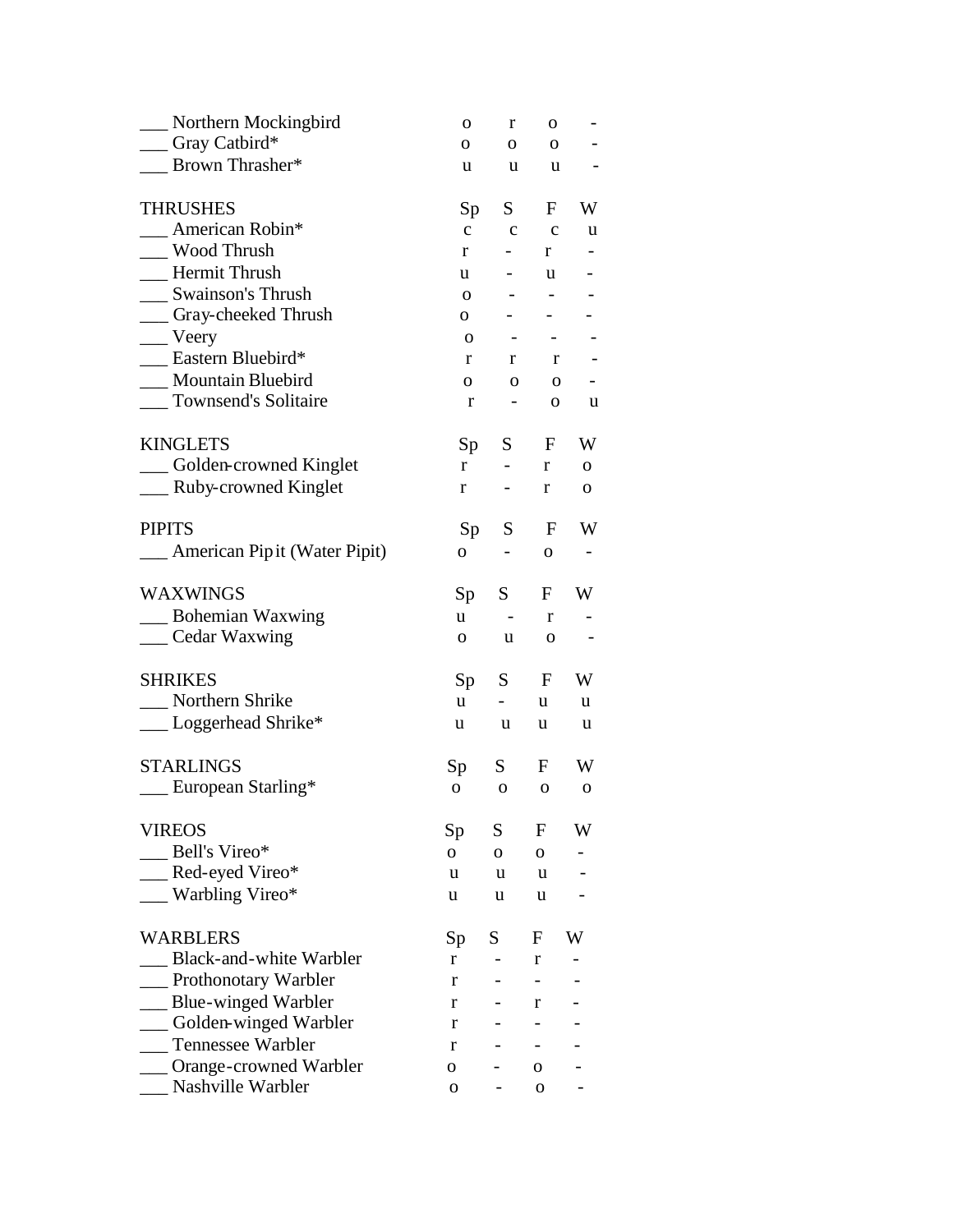| Yellow Warbler*                        | u               | u                            |              |              |
|----------------------------------------|-----------------|------------------------------|--------------|--------------|
| __ Yellow-rumped Warbler               | $\mathbf{C}$    | $\overline{\phantom{0}}$     | $\mathbf c$  |              |
| Black-throated Gray Warbler            | r               | $\qquad \qquad \blacksquare$ | r            |              |
| Blackburnian Warbler                   | r               | $\overline{\phantom{a}}$     | r            |              |
| __ Bay-breasted Warbler                | r               | $\overline{\phantom{0}}$     | $\sim$       |              |
| __ Blackpoll Warbler                   | r               |                              | r            |              |
| Palm Warbler                           | r               | н.                           | r            |              |
| $\_\_$ Ovenbird*                       | r               | r                            | r            |              |
| Northern Waterthrush                   | u               | u                            | u            |              |
| __ Macgillivray's Warbler              | r               | $\blacksquare$               | $-$          |              |
| Common Yellowthroat*                   | u               | $\mathbf{C}$                 | 0            |              |
| Yellow-breasted Chat*                  | u               | u                            | $\mathbf{O}$ |              |
| __ Mourning Warbler                    | r               | $\overline{\phantom{0}}$     |              |              |
| Wilson's Warbler                       | r               | $\overline{\phantom{0}}$     | r            |              |
| __ Canada Warbler                      | r               | $\overline{\phantom{0}}$     | $-$          |              |
| American Redstart*                     | 0               | 0                            | $\mathbf{O}$ |              |
| <b>WEAVER FINCHES</b>                  | Sp <sub>1</sub> | S                            | F            | W            |
| __ House Sparrow*                      | r               | r                            | r            | r            |
| MEADOWLARKS, BLACKBIRDS, ORIOLES Sp    |                 | S                            | F            | W            |
| Bobolink*                              | u               | u                            |              |              |
| Eastern Meadowlark*                    | $\mathbf c$     | $\mathbf{C}$                 | $\mathbf c$  | $\mathbf{O}$ |
| Western Meadowlark*                    | $\mathbf c$     | $\mathbf c$                  | $\mathbf{C}$ | $\mathbf 0$  |
| Yellow-headed Blackbird*               | $\mathbf{C}$    | $\mathbf{C}$                 | $\mathbf{C}$ |              |
| Red-winged Blackbird*                  | a               | a                            | a            | 0            |
| Orchard Oriole*                        | u               | u                            | u            |              |
| __ Northern Oriole*                    | 0               | u                            | 0            |              |
| Brewer's Blackbird*                    | 0               | 0                            | 0            |              |
| Common Grackle*                        | $\mathbf{C}$    | $\mathbf{c}$                 | $\mathbf{c}$ |              |
| Brown-headed Cowbird*                  | u               | u                            | u            |              |
|                                        |                 |                              |              |              |
| <b>TANAGERS</b>                        | Sp              | $S_{-}$                      | ${\bf F}$    | W            |
| __ Scarlet Tanager                     | r               |                              |              |              |
| __ Western Tanager                     | r               | $\sim$                       | r            |              |
| __ Summer Tanager                      | r               |                              |              |              |
| GROSBEAKS, FINCHES, SPARROWS, BUNTINGS | Sp              | S —                          | F            | W            |
| <b>Northern Cardinal</b>               | u               | u                            | 0            | 0            |
| <b>Rose-breasted Grosbeak</b>          | 0               |                              |              |              |
| <b>Black-headed Grosbeak</b>           | 0               |                              |              |              |
| <b>Blue Grosbeak</b>                   | r               |                              |              |              |
| _ Indigo Bunting                       | 0               |                              | 0            |              |
| _ Lazuli Bunting                       | 0               | 0                            | 0            |              |
| __ Evening Grosbeak                    | r               |                              |              | r            |
| Dickcissel*                            | u               | u                            |              |              |